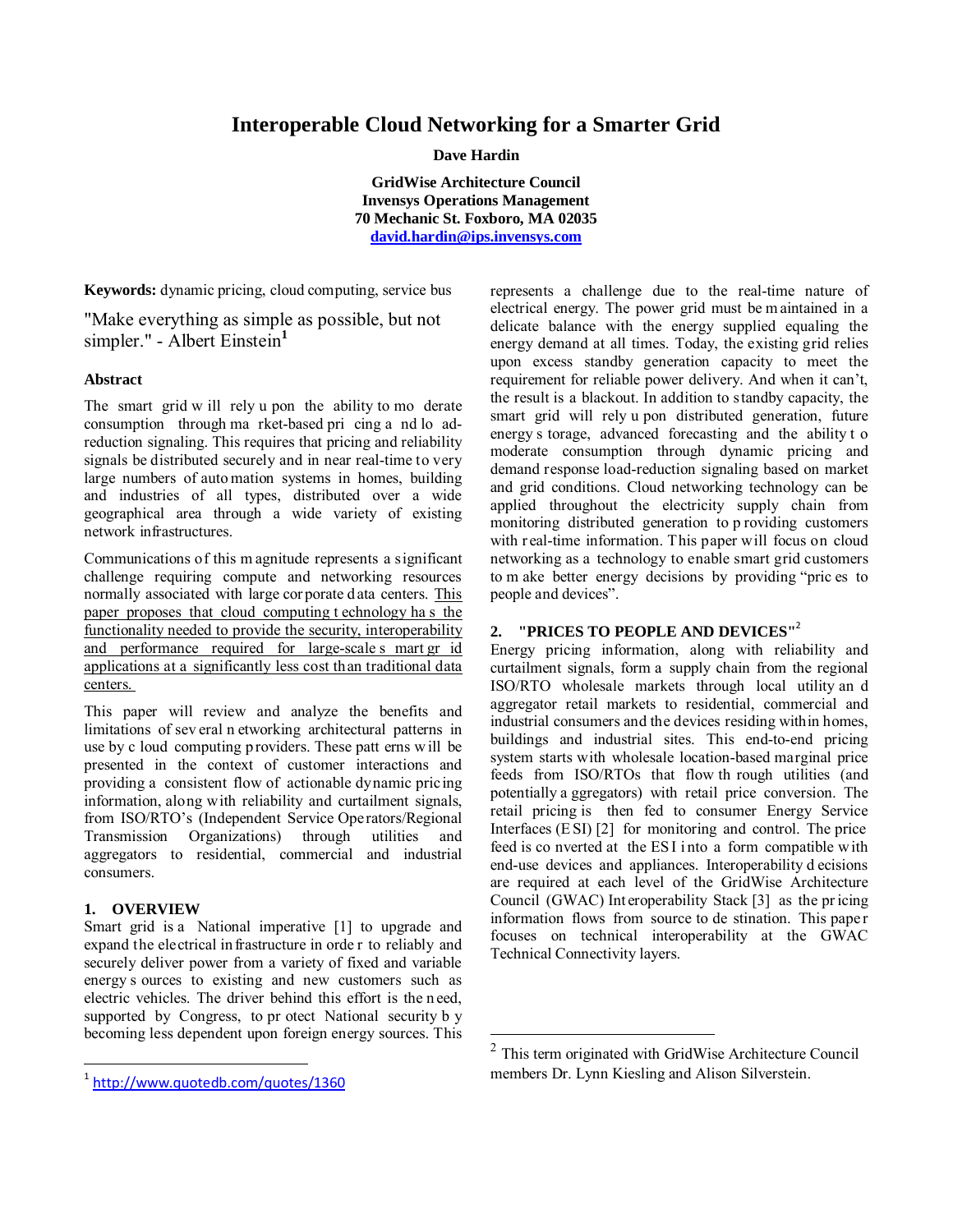**3.** TECHNOLOGY CHALLENGES<br>
Wholeslee pricing information is current Wholeslee pricing information is current<br>
SISO's (i.e. New England ISO', Midweston and the sem<br>
SISO's as 5-minute location-based mary for the sem vertic Wholesale pricing information is currently available from ISO's (i.e. New England ISO<sup>3</sup>, Midwest ISO<sup>4</sup>, New York ISO<sup>5</sup>) as 5-minute location-based marginal price (LMP) values. Each LMP price is associated with a specific geographical location code and the semantics of the LMP values can vary between ISOs and RTOs. The 5-min LMP may represent th e w holesale en ergy price for the l ast 5 minute period or for the next 5-min period.

This information must be filtered and transformed into actionable pricing data for large-numbers of customers. High performance, low-latency communications of this magnitude on a wide-area scale represents a significant challenge requiring compute and networking resources normally associated with large corporate data centers.

#### **4. APPLICATION REQUIREMENTS**

Some relevant application requirements that stand out include:

- The need to use standard data models and communication encoding technologies.
- The need to be co mpatible with as many relevant standards as practical.
- The need to be co mpatible with the existing Internet and broadband infrastructure.
- The need to scale quickly and economically.
- The need to p rovide access and cyber security that is compatible with existing firewalls.
- The need to provide low-latency communications.
- The need to provide highly available communications.
- The need to pro vide r apid time-to-market along with acceptable costs.

# **5. TIMELINESS AND SCALABILITY**

Of all variables that determine how and when data needs to be transferred and consumed, "time" is arguably th e most important.

Within the con text of communicating dynamic pricing and demand response information from the wholesale markets to the retail markets, the following characteristics must be considered:

When does the information change?

- 4 http://www.midwestiso.org
- 5 http://www.nyiso.com
- When is the information received?
- How long is the information valid, accurate and useful?
- Is there enough time to act upon that information before it becomes of historical interest?
- How mu ch effort is needed to g et the inf ormation distributed in time to do something with it?

In the " prices to people a nd devices" application scenario, every five minutes pricing data needs to:

- flow from the balancing authority's wholesale price data store to the utilities or "load-serving entity",
- be transformed into retail prices,
- flow from the utilities to aggregators,
- be transformed into consumer prices,
- flow from the aggregator (or utilities) to all consumers through the Energy Services Interface and
- be t ransformed into d evice signals that can be viewed and perform actions.

This results in two, three or more distinct data transfers. The sooner the data arrives at the customer's Energy Ser vices Interface, the more time is available to p erform beneficial control actions.

One ge neral ru le-of-thumb is to al low 1 0% of the time interval to be used for data transfer latency leaving 90% of the time interval available for performing actions. A change will then be detected at th e ESI with 90% of the time still available until the next update. Using th is rule, a n hourly change requires a 6 min maximum latency, a 10 min change requires a 1 minute latency and a 5 min change requires a 30 sec. latency. For two data transfers, 15 second maximum latency per transfer is required and, for three data transfers, 10 second maximum latency is required.

The transfers between the wholesale m arket, utilities and aggregators involve relatively s mall n umbers of me ssages but sending dynamic pricing data to 100,000 (or 1,000,000) consumers means that 100,000 (to 1,000,000) messages need to be sent in under 10 seconds. Scalability and performance at t his magnitude requires special attention to system architecture.

#### **6. SYSTEM ARCHITECTURAL CONCEPTS**

#### **6.1. Separation of Concerns**

A layered communication stack provides separation between the distinct functions that must be performed. This permits different behaviors to be injected into the layers of the stack without impacting other layers. Independent layers thus p rovide a high degree o f flexibility and permit a

-

<sup>3</sup> http://www.iso-ne.com/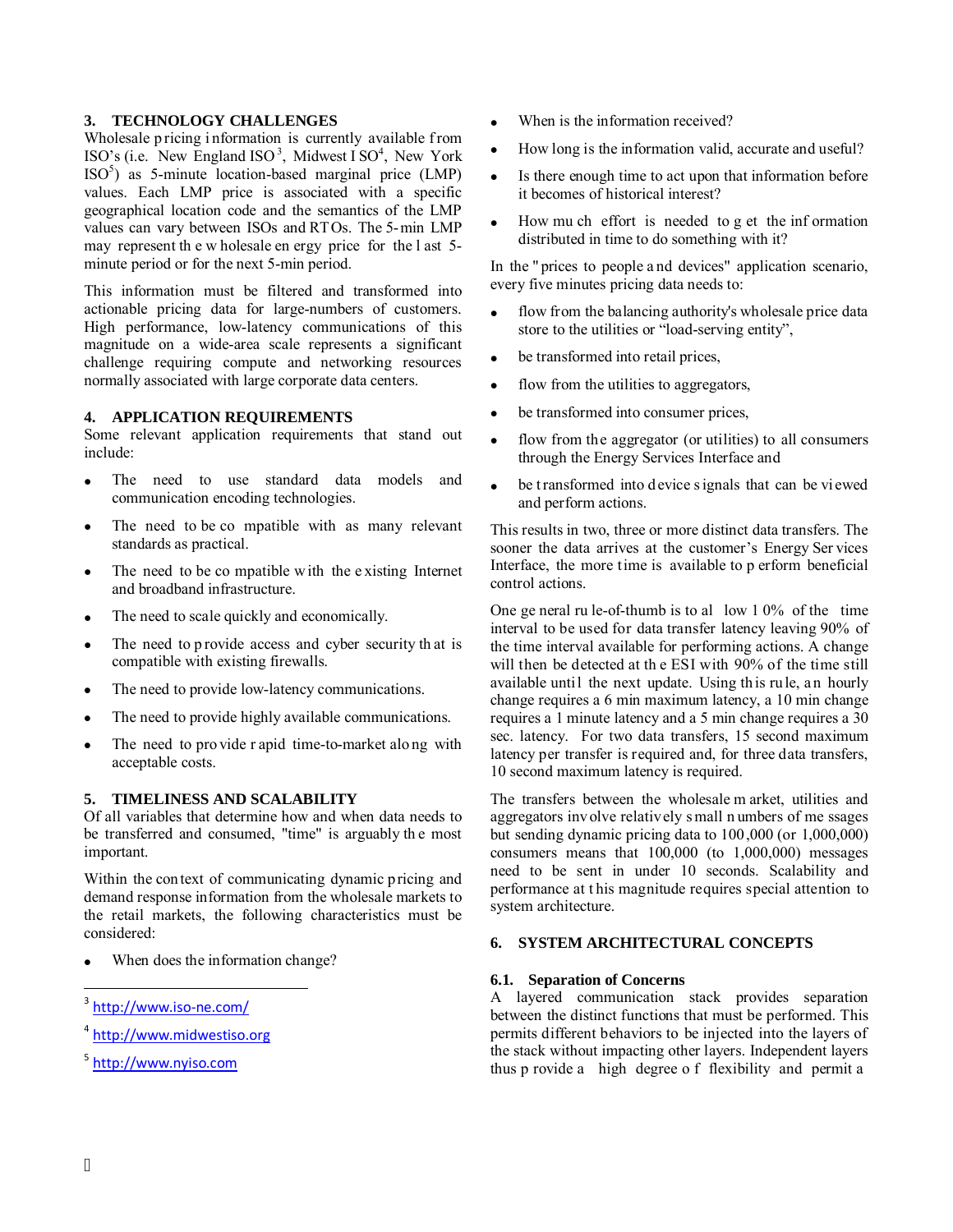communications stack to adapt to change by accommodating alternate behavior and functionality.

Using this layered stack approach, the "what" that is transmitted can be separated from the "how" it is transmitted. This permits new innovations in the w ay that the information is transmitted while preserving what is transmitted. The cell phone and Internet industries have clearly demonstrated the benefits of this app roach. HTML and voice payloads are transmitted through an ever broadening array of transport technologies while at the same time preserving the semantics and structure of the information transferred.

The GWAC Stack clearly d ifferentiates these layers. A high-degree of systems interoperability ca n be achieved through the al ignment of inf ormation at the semantic and syntactic le vels (GW AC Stack Level 3-4) w hile e nabling innovation at the technical connectivity la yers (GWAC Stack Level 1-2).

Advanced communications technology c an be utilized to transport standardized semantic information models in standardized syntactical formats thus achieving interoperability w hile si multaneously supporting emerging communication technology. This will be a normal smart grid scenario moving forward. While an argument can be made that this prevents true plug and play interoperability, it still red uces the "distance to inte grate" [3] to low-cost systems integration at the technical communications transport level.

#### **6.2. Informational Semantic and Syntactic Interoperability**

The NIST Interoperability Framework V1.0 Priority Action Plans [2] are addressing the need for a standardized dynamic pricing information model with standard data encoding. This will be the information model and data format used to transfer pricing an d event information between systems on the smart grid. Th ese standards ar e in the pr ocess of being developed and should take into consideration the following: 1) XML (Extensible Markup Language) is a standard modern data encoding technology that is well supported by all viable so ftware sy stems, including emb edded systems and 2) web service interfaces developed to transport these XML documents should provide a messaging-style (or Document/Literal) SOAP interface as opposed to an RPC/Encoded-style interface. The issue that remains then is how this information should be communicated at scale.

#### **6.3. Technical Communication Patterns and Interoperability**

Communication patterns involve the concepts of "pull" and "push" d ata transfer. The benefits and tr adeoffs associated with these two p atterns determine w hen they s hould be applied to an application.

Pull communications is data transfer initiated by the receiver of the data and is often referred to as request/response. The receiver sends a request to the sender (potentially in the form of a Uniform Resource Locator or URL) and the sender responds with data, or an error message if th e request could n ot be s atisfied. This pattern creates a time skew unless the receiver knows when the data is available and therefore when to request an update. This time skew is of little impact if the data is slow-changing and the client does not r equest updates often. This is the case with "normal" web browsing. The pull pattern provides good error detection, failures are detected within a timeout window and interactions are simple. Ask for something, get something. A lot of mileage has been traveled with this very basic pattern. Problems arise however when you want to be notified when data changes. This r equires polling often but usually getting the same response. One work around is to use a low -impact and e fficient "change flag" to signal that the data has changed and to "come get it!". Even this approach becomes very inefficient as the number of requests increase and the time between polls decreases.

"Push" communications represents data transfer initiated by the sender of the data and is referred to as publish/subscribe. The receiver subscribes to the data and the publisher sends that data when changes occur, or a time interval elapses. A typical example is the s tock market. Data changes when it wants to, not when you want it to . Nothing happens, until something happe ns. Would it make se nse to constantly pickup a phone to see if someone is calling you or is it better and more efficient to wait for the phone to ring?

### **7. POTENTIAL TECHNOLOGY SOLUTIONS**

### **7.1. Advanced Metering Infrastructure (AMI)**

Some newer smart meters have the capability of distributing limited pricing information and demand response signals to residential customers. Deployments of these meters are already underway by so me utili ties. Many existing smart meters were installed for the purposes of remote disconnect and meter reading and were not designed to provide advanced functionality such as pricing and demand response signaling. In addition, AMI communication channels are often bandwidth limited an d meters a re c ostly to s upport, upgrade and maintain. Embedded devices differ from general purpose computing systems in that they are purposebuilt to b e r ugged and stable o ver a long lif etime. This differs from general purpose computing which is lower cost, has a shorter lifetime but can easily ch ange and adapt. A natural migration of technology occurs from general purpose devic es to spec ial purpose dev ices as technology matures and stabilizes.

Many high-end residential, buildings and industrial facilities already have Internet connectivity that can be leveraged and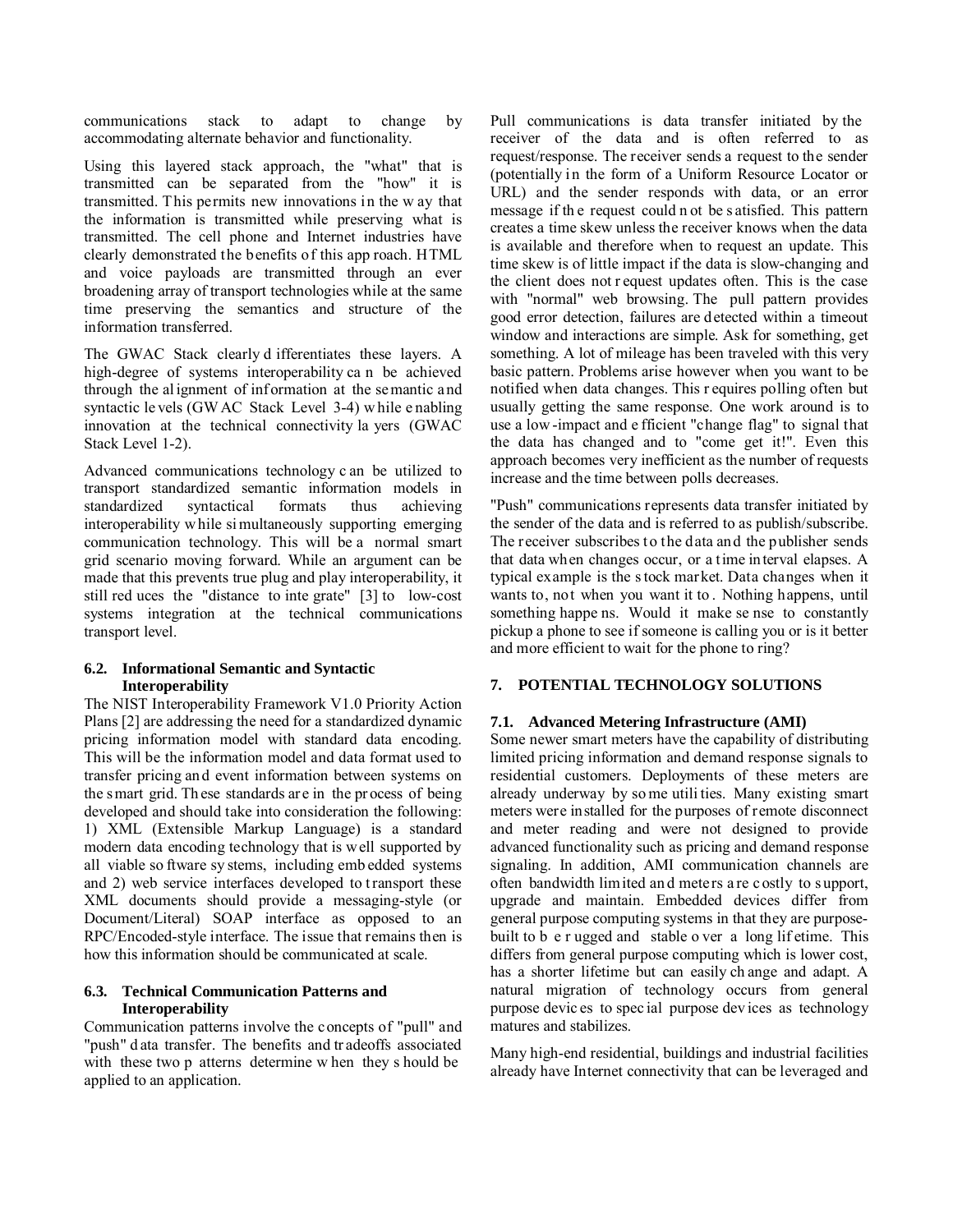used for interaction with smart grid dynamic prici ng and demand response signaling.

In these situ ations, alte rnative so lutions, suc h as Internet connectivity, should be analyzed and evaluated.

#### **7.2. Enterprise Integration Patterns and Protocols**

Within enterprises, the use of "Service Bus" middleware (i.e. Enterprise Service Bus or ESB) integrating application services using service-oriented architectural (SOA) patterns is commonplace. [4][5][6] This approach is being widely adopted by utili ties as they upgrade the ir information technology in frastructure to integrate n ewer smart grid functionality. Service buses provide the messaging "glue" that permits a service to f ind and efficiently use other services through a directory or registry structure. Performance and security a re both top priorities. ESB's provide both pull and push data transfer with low-latency<br>along with integrated access security covering along with integrated access security covering authentication, autho rization, privacy, integrity and n onrepudiation using public and private key technology. Publish/subscribe no tifications us e "push" technology f or performance and scalability.

#### **7.3. Internet Patterns and Protocols**

Outside the enterprise, the Internet and WWW provide a great platform to dis tribute i nformation on a global scale using standard request/response "pull" web protocols such as HTTP (Hypertext Transfer Protocol) with HTML (Hypertext Markup Language), SOAP (originally Simpl e Object Access Protocol) web services and REST (Representational State Transfer) web services. Google and other web data appear to be very comprehensive and covers almost everything. But the data is updated slowly and much of the data becomes obsolete and "rots on the vine" waiting for an Internet "crawler" to visit and update the data using a "pull" pattern. These technologies were designed to a llow asynchronous access to data when a user desires that data, not when the data actually changed.

RSS/Atom syndication protocols were developed to provide this notification capability and allow users to s ubscribe t o data content such as news feeds and blogs. The Atom provides a generalized XML metadata container that enables diverse content to be transferred between systems in a standard way. It's widely used and well-designed.

A major limitation to these syndication protocols is that they actually use a pull me chanism i nternally to po ll for data changes every hour or so. Different clients receive changes at dif ferent time s. Satisfactory results ca n be ob tained if changes occur slowly a nd timing jitter doesn't have any affect on the s ystem but polling doesn't scale to la rge numbers of users or to data that changes fast. Why is this required? Why ca n't scalable push technology b e used? Unfortunately, the need for tight Internet security has locked

down firewalls. For very good reason, most firewalls don't allow any inbound ports to be open and only allow limited outbound ports to be open.

The o ther problem is a limited IPv4 (Internet Protocol version 4) address space that requires network address translation (NATs). The use of NATs impedes direct IP endpoint addressability which is n eeded for an external system to send a push notification to another system. These issues have impeded the ability t o use scalable push technology in the Internet. It should be noted th at several attempts have been made to s tandardize publish/subscribe web service protocols (i.e. WS-Notification, WS-Eventing, WS-Events, WS-Event Notification) but none have reached critical mass due, in part, to the above limitations.

In order to overcome these limitations, Internet technology companies have developed the concept of "messaging relays" in order to imp lement instant messaging and chat channels along with other peer-to-peer networking applications such as Skype, Napster and others. These services rely on outbound client connections to server resources and have proven to be scalable and performant.

### **8. PROPOSED TECHNOLOGY SOLUTION**

Enterprise service buses provide th e push communications and performance needed but only wit hin a private network that interconnects systems within a protected corporate boundary. The Internet provides the very broad, global communication access needed but doesn't provide standard push notification. Both have adopted similar security technology. Neither solution satisfies the re quirements for delivering high-performance notifications on a global scale.

It is proposed that:

 $\overline{a}$ 

- The requirements for communicating and distributing dynamic pricing can be fulfilled by combining the open accessibility of Internet communications with the performance and low-latency of an Enterprise Service Bus based on a messaging-relay architecture. This is essentially a n Enterprise Service Bus in the Internet. One that can be a ccessed easily, widely an d s ecurely, paid for as used and expanded as needed.
- The information transferred should utilize the standard Atom Syndication Format as it provides an ideal metadata container to host the NIST standard dynamic pricing and demand response information payloads.

Microsoft . NET Se rvices  $Bus^6$  cloud networking platform provides one implementation of this architecture and will be used as an illustrative example. The WCF (Windows Communication Foundation) [7] "event relay" channel provides peer-to-peer publish/subscribe connectivity

<sup>6</sup> http://www.microsoft.com/azure/servicebus.mspx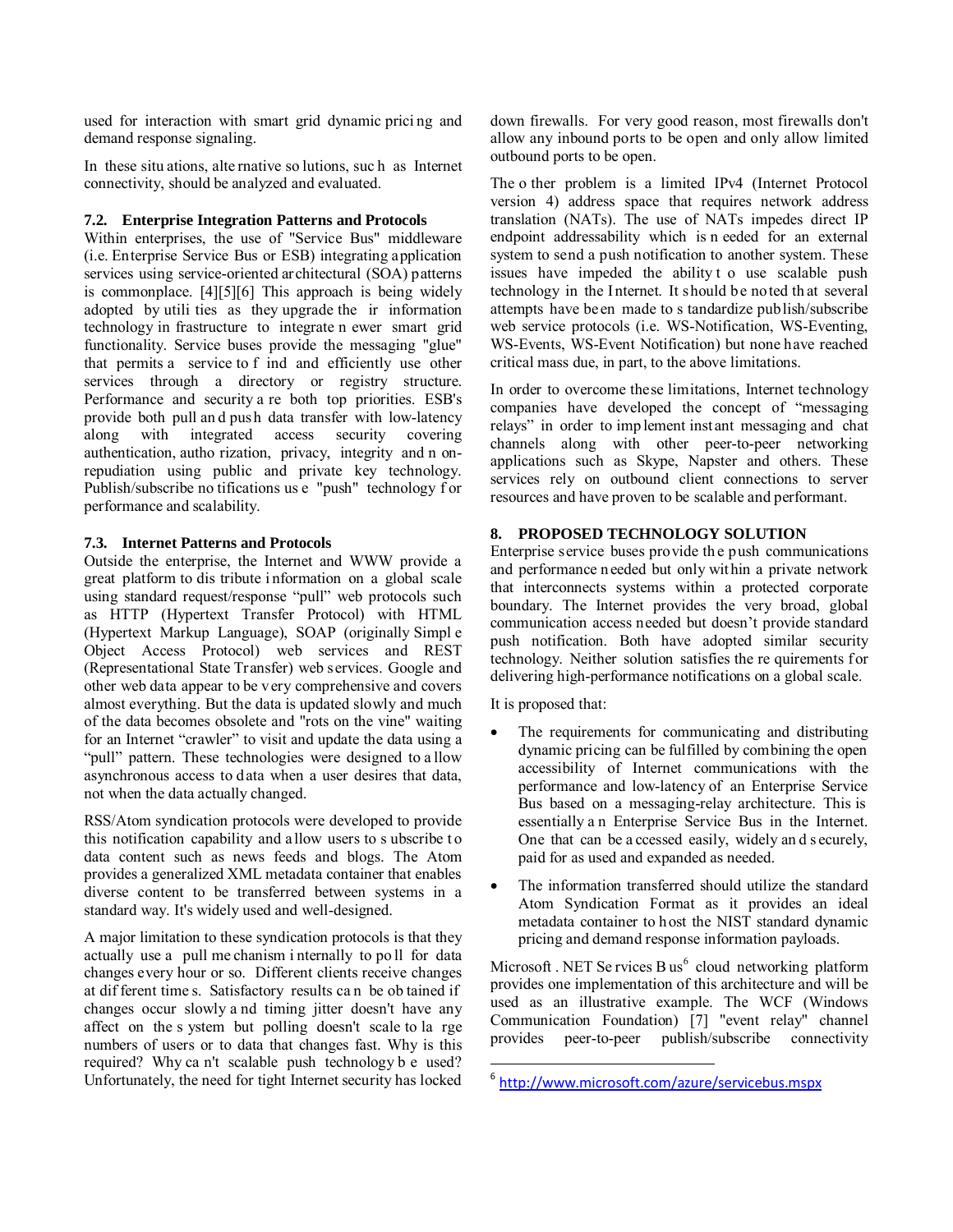through a directory s tructure based on Uniform Resource Locators or URL's. This technology coupled with the Microsoft claims-based Access Control Service (ACS) provides a scalable infrastructure that can technically support the secure delivery of dynamic pricing information including 5-minute RTP (Real Time Pricing) from the wholesale markets to consumers as well as lo w-latency demand r esponse event notification. Feasibility p rototype results indicate that an average message propagation latency of under 3 seconds can be attained using publish/subscribe push messaging. [8]

### **8.1. Interoperability**

Internet service bus technology is considered by m ost software vendors to be proprietary an d a competitive advantage. As such, the t echnology relies u pon vendorprovided tools for integration into systems and products instead of using standards-based wire-protocols. The Microsoft ".NET Services" service bus supports interoperability by permitting applications to b e written in either a .NET language (i.e.  $C#$ , VB) or Java<sup>7</sup>. In either case, a service bus communication stack needs to be installed on all pl atforms. These are limitations typical of emerging communications technology. By se parating the messaging payload content from the messaging transport infrastructure, the impact of incorporating proprietary service bus technology on interoperability can be minimized resulting in a balance between standardization and innovation.

### **8.2. Security**

Cyber-security a nd access security a re both very cr itical within a service-bus architecture. Cyber-security issues are outside the scope of this paper but it should be noted that all major providers of cloud-based computing resources are very active in implementing protection against cyber attacks.

Access security must permit only c lients with proper credentials to access service bus resources on an as-needed and as-allowed basis. This includes providing user authentication and authorization along with message integrity and privacy. The Microsoft Access Control System (ACS) pr ovides access security based upon a set of claims encoded using SAML (Security Assertion Markup Language) tokens encrypted using X.509 certificates and conforming to WS-Trust and other security standards. SAML pr ovides a standard mechanism for describing and transmitting security information.

#### **8.3. Cost Analysis of "Leasing" an Internet Service Bus**  The following cost analysis uses costing information for the Microsoft .NET Services platform released by Microsoft.<sup>8</sup> It

only addresses costs associated with actual messaging.

#### **8.3.1. "Customer" Subscription Costs**

The costs associated with price subscription will vary depending upon the number of subscribers and the frequency of price updates.

Number of 2KiloByte Messages Per Consumer: 365 Days/Year  $* 24$  H ours/Day  $* 12$  Messages/Hour = 105120 Messages/Year

Message Cost Per Consumer:  $$0.15 * 10-5 * 105120 =$ \$.1577/Year

Bandwidth Cost Per Consumer: \$0.15 outbound / GB \* 2 Kilobyte/Message \* 10 -6 GB/Kilobyte \* 105120 Mes sages  $=$  \$0.0316/Year

Total Cost Per Consumer =  $$0.1577/Y$ ear +  $$0.0316/Y$ ear = \$0.1893/Year

Case #1: 10,000 consumers =  $$1893/Year$ 

Case #2: 100,000 consumers =  $$18,930/Year$ 

Case #2:  $500,000$  consumers =  $$94,650/Year$ 

Case #2: 1,000,000 consumers = \$189,300/Year

### **8.3.2. "Utility" Publication Costs**

The costs associated with price publication will vary depending upon the number of pricing signals that need to be published. This will be based on the geo-location mapping between wholesale regions/nodes and retail regions. Within a region, ISO/RTOs manage several thousand wholesale pri cing zones distributed over several utilities. For purposes of estimation, it is assumed that each utility will manage 1000 to 2000 retail pricing zones.

Number of 2KiloByte Messages per Publisher: 365 Days/Year  $* 24$  H ours/Day  $* 12$  Messages/Hour = 105120 Messages/Year

Message Cost Per Publisher:  $$0.15 * 10-5 * 105120 =$ \$.1577/Year

Bandwidth Cost Per Publisher: \$0.15 o utbound / GB \* 2 Kilobyte/Message \* 10 -6 GB/Kilobyte \* 105120 Mes sages  $=$  \$0.0316/Year

Total Cost Per Publisher =  $$0.1577/Y$ ear +  $$0.0316/Y$ ear = \$0.1893/Year

Case #1: 1000 publishers =  $$189/Year$ 

 $\overline{a}$ 

<sup>-</sup>7 http://www.jdotnetservices.com/

<sup>8</sup> http://www.microsoft.com/azure/pricing.mspx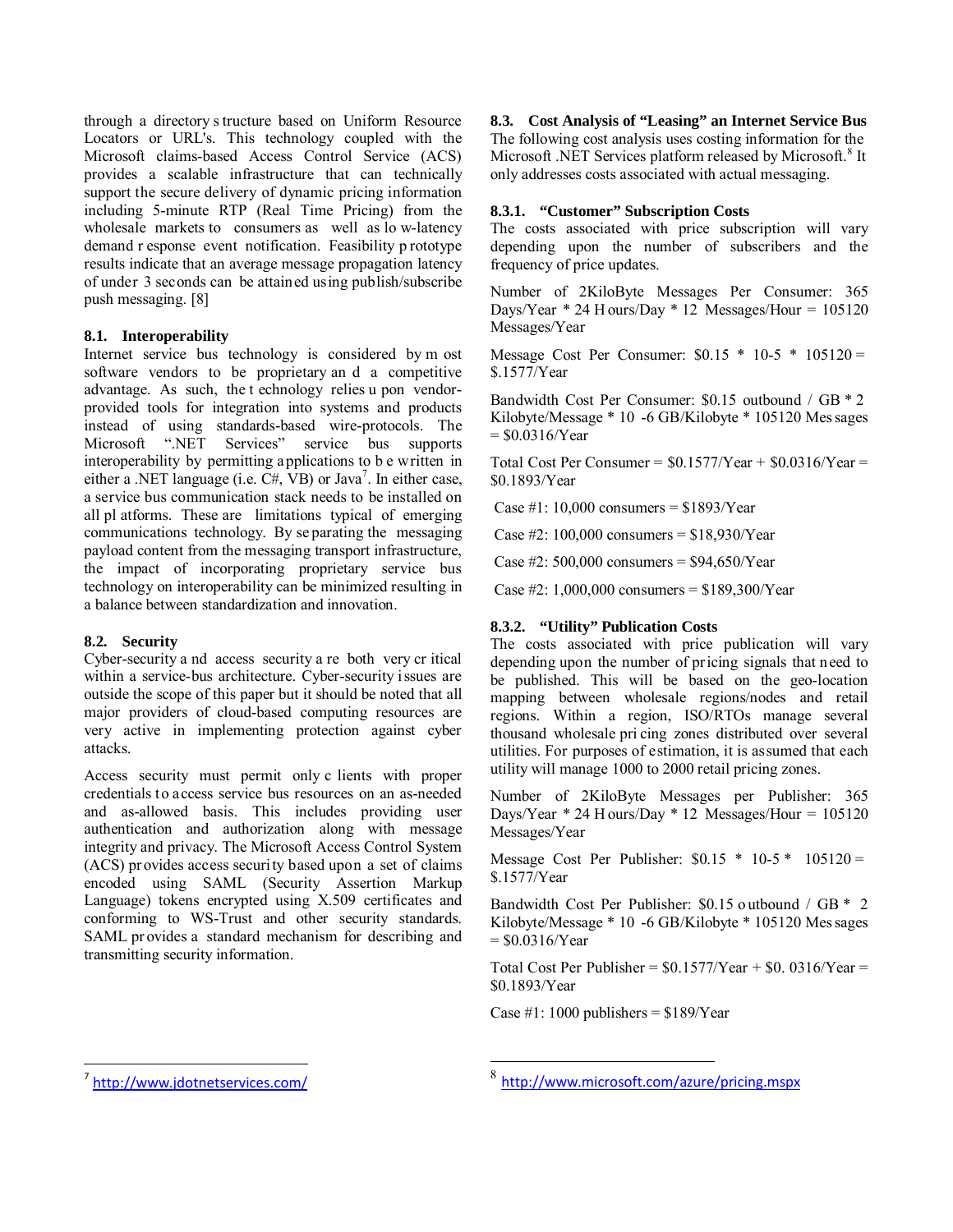For comparison, these costs can be balanced against the capital and expense co sts of building and supporting a modern high-availability data center that provides the resources, connectivity a nd technology n eeded to provide the equivalent communications capability.

### **9. CONCLUSIONS AND ACTIONS**

It is proposed that current cloud computing technology has the functionality needed to provide the security, interoperability and performance required for selected nearreal-time, large-scale smart grid applications at a significantly less cost than traditional data centers. T hese applications include the communications of dynamic pricing and demand response information.

Approximately 60% of th e Nation's electrical system is serviced by ISOs/RTOs and most utilize LMP (Locational Marginal Pr icing) real-time wh olesale pri cing. $9^{\circ}$  Over fifty percent (50%) of households have broadband Internet access and AT&T has committed to providing 100% coverage within 5 years.<sup>10</sup> Given this widespread availability of LMP pricing along with large, and growing, access to broadband, a reasonable approach moving forward involves the following steps:

- Define pricing information standards. This work is currently underway as NIST Priority Action Plans for Common Pricing Model, Common Scheduling Mechanism and Standard DR Signals. [2]
- Case #2: 2000 publishers = \$ 378/Year<br>Case #2: 2000 publishers = \$ 378/Year<br>For comparison, these costs can be 1<br>equidant endependent and expense costs of build<br>imodern high-availability data center<br>resources, connectivit Validate and deploy pr icing information using cloud networking and other Internet technologies to computer-based customer systems. This would fuel the development of ESI software for residential, commercial and industrial users. Validation must address the friction points an d impedance mismatches that exist in the p ricing value chain at upper layers of the GWAC Stack. [3] These need to be iden tified and remedied before wide-scale application of a technical solution is feasible.
- Move system functionality to embedded products on a selective basis, such as smart meters and Energy Service Interfaces (ESI).

Advanced Internet technologies, like Microsoft's .NET Services service bus, can provide a valuable vehicle for expediting the implementation of smart grid technologies. It provides a mechanism for distributing pricing and demand response information to th e l arge p opulation of consumers that have Internet access.

The architectural approach presented achieves a high-degree of systems interoperability through the alignment of information at the semantic and syntactic levels (GWAC Stack Level 3-4) while enabling innovation at the technical connectivity layers (GWAC Stack Level 1-2).

Communications technology will continue to evolve and the smart grid m ust be ca pable of l everaging the benefits that new technology provides while maintaining interoperability through standardized semantic information models in standardized syntactical formats.

Moving forward, it is the desire of the author that the many cloud service providers work together to develop standards for advanced high-performance publish/subscribe interfaces in the same way that SOAP and REST have been standardized and gained wide acceptance.

#### **Biography**

Dave Hardin is a Staff E ngineer and System Architect for Invensys Operations Management specializing in system and software architecture for industrial and energy management systems. He has more than 25 years of experience designing, constructing and managing process control and production management systems with 15 years as Engineering Team Leader of the automation modernization program at t he (now) Valero oil refinery in Delaware. Dave serves as a member of the DOE-supported GridWise Architecture Council and co-chair of the NIST Industrial-to-Grid Domain Expert Working Group. He also serves as a member on the NERC Smart Grid Task Force, OPC Foundation's Technical Advisory Council and Unified Architecture Working Group. Hardin graduated from the University of D elaware with a Bachelor of Electrical Engineering. He is a Registered Professional Engineer (DE/MD), a Project Management Professional (PMP), an IEEE Certified Software Development Professional (CSDP) and Microsoft Certified Application Developer (MCAD).

#### **References**

[1] Energy Independence and Security Act 2007, Title XIII, http://energy.senate.gov/public/\_files/RL342941.pdf

[2] *NIST Framework and Roadmap for Smart Grid Interoperability I nteroperability Stan dards Release 1 .0,* 2009, Office of the Natio nal Coordinator for Smart Grid Interoperability, National Institute of Standards and Technology, U.S. Department of Commerce,

<u>.</u>

<sup>9</sup> http://www.nrgstream.com/tu\_data\_index.htm 10

www.att.com/Common/about\_us/public.../100\_Pct\_Broad band.pdf

http://www.networkworld.com/news/2008/072408 broadband-penetration-gartner-study.html